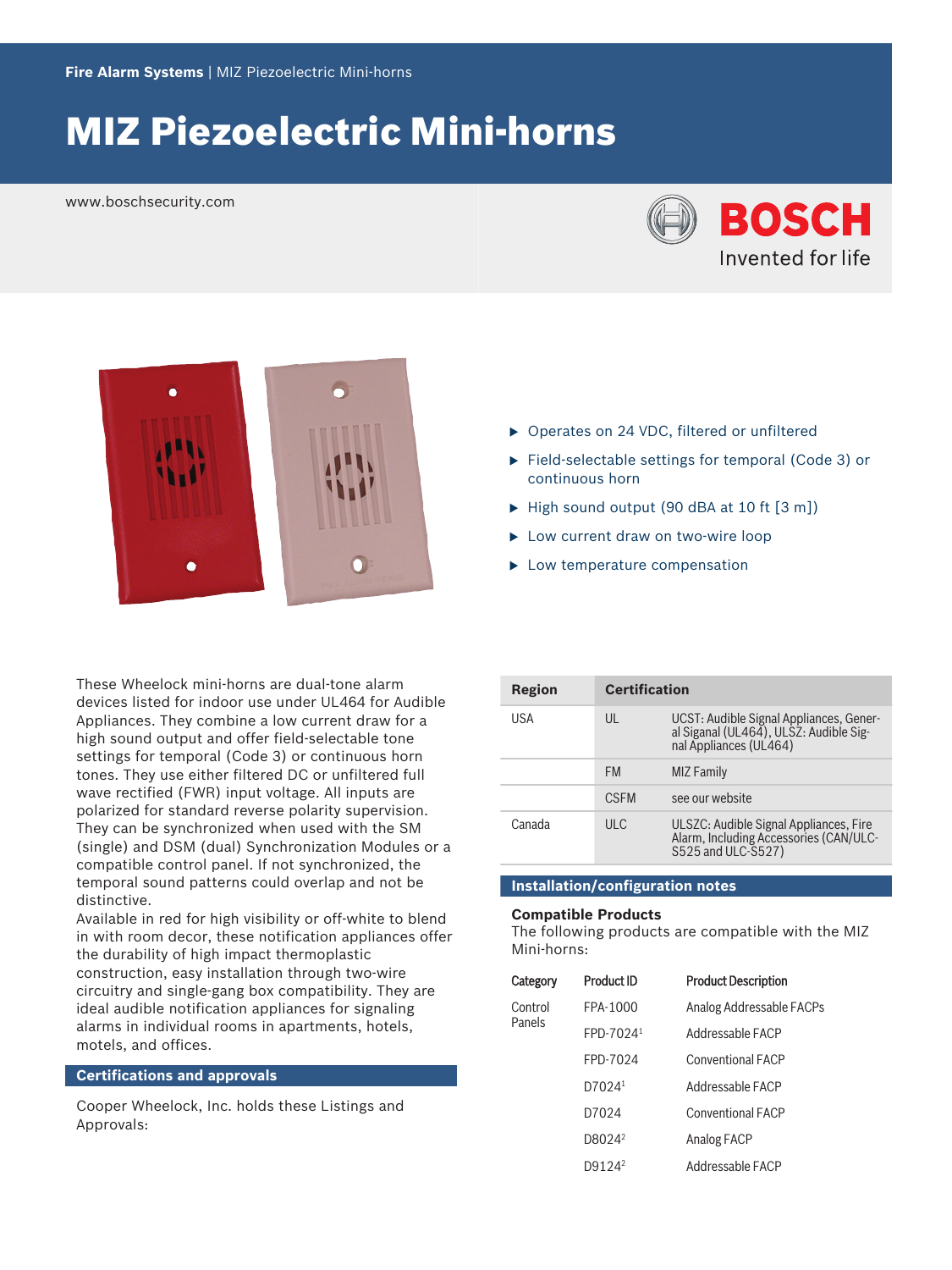|                | $D10024A^2$ | Analog FACP                         |
|----------------|-------------|-------------------------------------|
| <b>Modules</b> | SM-12/24-R  | Single synchronization module (red) |
|                | DSM-12/24-R | Dual synchronization module (red)   |

<sup>1</sup> When used with a D7039 Multiplex Expansion Module, the FPD‑7024 or D7024 become addressable fire alarm control panels (FACPs).

2 For synchronization, use the SM or DSM

Synchronization Modules with these control panels.

#### **Mounting Considerations**

Mount these mini-horns on the indicated back boxes for the indicated applications:

| Conduit      | Surface | Flush   |
|--------------|---------|---------|
| Applications | Mounted | Mounted |
|              |         |         |

Single-gang, wiremold

Single-gang, deep

#### **Wiring**

The input terminals accept wires with diameters between 18 AWG and 12 AWG (ISO 0.75 mm<sup>2</sup> and 4 mm<sup>2</sup> ).

### **Parts included**

| Quant. | Component                        |
|--------|----------------------------------|
| 1      | MIZ-24S-R or MIZ-24S-W Mini-horn |
| 1      | Hardware pack                    |
| 1      | Literature pack                  |
|        |                                  |

# **Technical specifications**

### **Electrical**

| Maximum Horn Current<br>(RMS, operating): | VDC: 26mA<br>FWR: 43mA |
|-------------------------------------------|------------------------|
| Voltage (nominal input):                  | 24 VDC or FWR          |
| Voltage (operating range):                | 16 V to 33 VDC or FWR  |

#### **Environmental**

| <b>Relative Humidity:</b> | Up to 93%, non-condensing      |
|---------------------------|--------------------------------|
| Temperature (Operating):  | +32°F to +120°F (0°C to +49°C) |

### **Mechanical**

| Dimensions $(H \times W \times D)$ : | 4.5 in. x 2.75 in. x 1.375 in.<br>$(11.4 \text{ cm} \times 7.0 \text{ cm} \times 3.5 \text{ cm})$ |
|--------------------------------------|---------------------------------------------------------------------------------------------------|
| Material:                            | High-impact thermoplastic                                                                         |

#### **Sound Output (UL Reverberant Room) at 10 ft (3 m)**

| Continuous:        | 16 VDC: $79$ dBA<br>24 VDC: 83 dBA<br>33 VDC: 85 dBA   |
|--------------------|--------------------------------------------------------|
| Temporal (Code 3): | $16$ VDC: $75$ dBA<br>24 VDC: 78 dBA<br>33 VDC: 81 dBA |



**Notice**

The sound output for the temporal Code 3 is lower than in Continuous mode because the time that the horn is off is averaged into the sound output rating. While the horn is producing a tone in temporal Code 3 modes, its sound pressure is the same as the Continuous mode.

#### **Ordering information**

#### **MIZ‑24S‑R 24 V Mini‑horn (red)**

Red, 24 VDC dual-tone alarm device with low current draw, high sound output, and field‑selectable settings for temporal (Code 3) or continuous horn tones Order number **MIZ-24S-R**

## **MIZ‑24S‑W 24 V Mini‑horn (white)**

White, 24 VDC dual-tone alarm device with low current draw, high sound output, and field-selectable settings for temporal (Code 3) or continuous horn tones Order number **MIZ-24S-W**